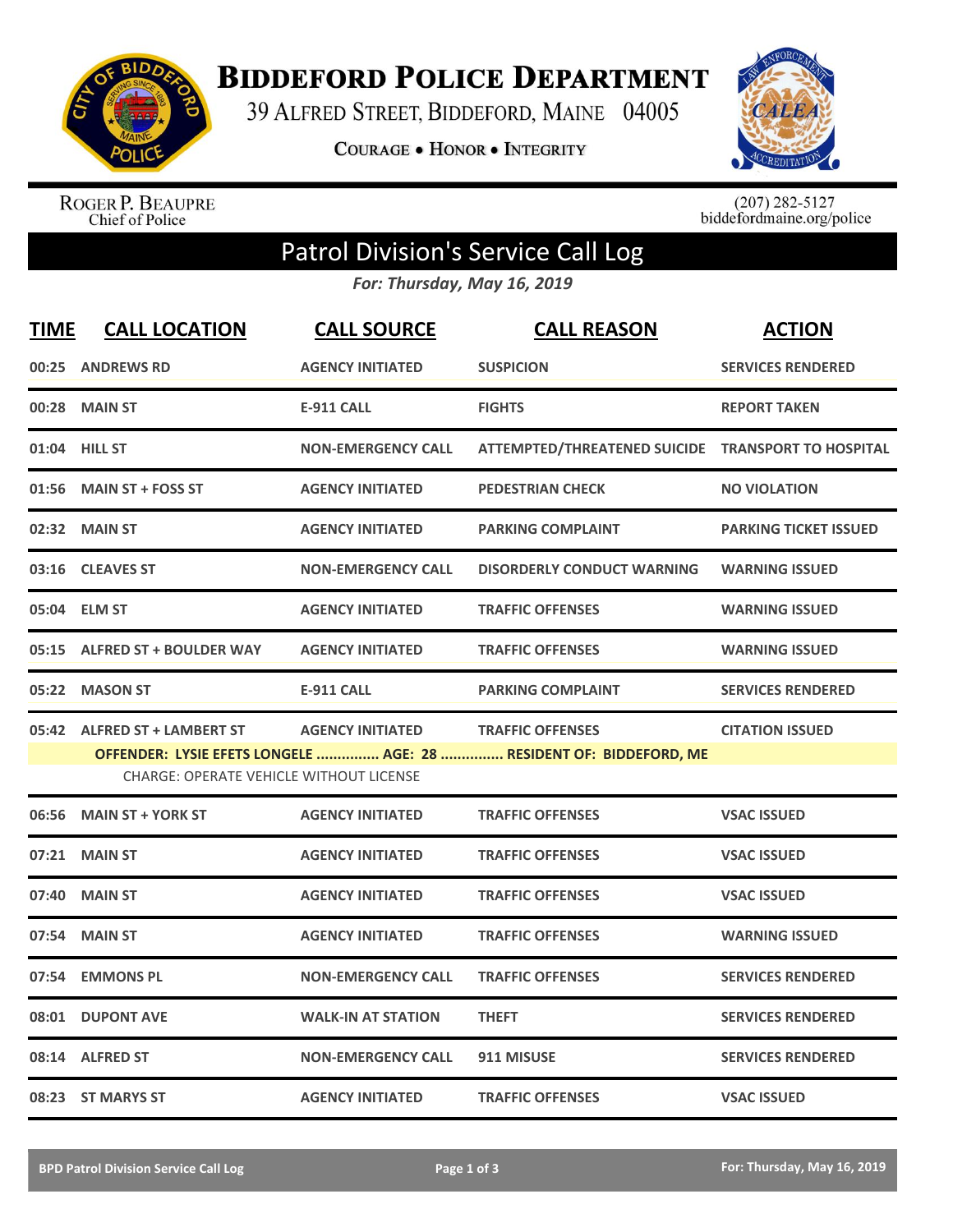| <b>TIME</b> | <b>CALL LOCATION</b>             | <b>CALL SOURCE</b>        | <b>CALL REASON</b>                                                       | <b>ACTION</b>             |
|-------------|----------------------------------|---------------------------|--------------------------------------------------------------------------|---------------------------|
|             | 08:38 ALFRED ST                  | <b>NON-EMERGENCY CALL</b> | <b>THEFT</b>                                                             | <b>REPORT TAKEN</b>       |
|             | 08:42 MAIN ST                    | <b>AGENCY INITIATED</b>   | <b>TRAFFIC OFFENSES</b>                                                  | <b>WARNING ISSUED</b>     |
| 09:03       | <b>MAIN ST</b>                   | <b>AGENCY INITIATED</b>   | <b>TRAFFIC OFFENSES</b>                                                  | <b>WARNING ISSUED</b>     |
|             | 09:31 ALFRED ST                  | <b>NON-EMERGENCY CALL</b> | <b>ASSAULT</b>                                                           | <b>CITATION ISSUED</b>    |
|             | <b>CHARGE: ASSAULT</b>           |                           | OFFENDER: MICHAEL J COUTURE  AGE: 66  RESIDENT OF: OLD ORCHARD BEACH, ME |                           |
|             | 09:42 MAIN ST                    | <b>NON-EMERGENCY CALL</b> | <b>ESCORTS / RELAYS</b>                                                  | <b>REPORT TAKEN</b>       |
|             | 09:48 ALFRED ST + MAIN ST        | <b>WALK-IN AT STATION</b> | <b>ARTICLES LOST/FOUND</b>                                               | <b>REPORT TAKEN</b>       |
|             | <b>10:40 YORK ST</b>             | <b>NON-EMERGENCY CALL</b> | <b>PRISONER PROCESS</b>                                                  | <b>ARREST(S) MADE</b>     |
| 11:09       | <b>ALFRED ST</b>                 | <b>NON-EMERGENCY CALL</b> | <b>ANIMAL COMPLAINT</b>                                                  | <b>SERVICES RENDERED</b>  |
|             | 11:59 MEDICAL CENTER DR          | <b>E-911 CALL</b>         | <b>ANIMAL COMPLAINT</b>                                                  | <b>GONE ON ARRIVAL</b>    |
|             | 12:52 WEST LOOP RD               | <b>AGENCY INITIATED</b>   | <b>ANIMAL COMPLAINT</b>                                                  | <b>SERVICES RENDERED</b>  |
|             | 12:56 ALFRED ST                  | <b>WALK-IN AT STATION</b> | <b>PRISONER PROCESS</b>                                                  | <b>ARREST(S) MADE</b>     |
|             | 13:24 ALFRED ST                  | <b>NON-EMERGENCY CALL</b> | <b>COURT ORDERED CHECK IN</b>                                            | <b>SERVICES RENDERED</b>  |
|             | 13:50 FOSS ST                    | <b>NON-EMERGENCY CALL</b> | <b>ANIMAL COMPLAINT</b>                                                  | <b>SERVICES RENDERED</b>  |
| 14:02       | <b>PROCTOR RD</b>                | <b>NON-EMERGENCY CALL</b> | <b>SUSPICION</b>                                                         | <b>SERVICES RENDERED</b>  |
|             | 14:16 MAIN ST                    | <b>NON-EMERGENCY CALL</b> | <b>HARASSMENT</b>                                                        | <b>SERVICES RENDERED</b>  |
|             | 14:52 POOL ST + LAFAYETTE ST     | <b>NON-EMERGENCY CALL</b> | <b>ANIMAL COMPLAINT</b>                                                  | <b>WARNING ISSUED</b>     |
|             | 15:19 ELM ST                     | <b>NON-EMERGENCY CALL</b> | <b>JUVENILE OFFENSES</b>                                                 | <b>SERVICES RENDERED</b>  |
|             | 15:21 POOL ST + GRANITE POINT RD | <b>AGENCY INITIATED</b>   | <b>ARTICLES LOST/FOUND</b>                                               | <b>SERVICES RENDERED</b>  |
|             | 15:38 ALFRED ST                  | <b>NON-EMERGENCY CALL</b> | <b>DRUNKENNESS</b>                                                       | <b>NO TRANSPORT</b>       |
|             | 15:46 COMMERCIAL ST              | <b>AGENCY INITIATED</b>   | <b>THEFT</b>                                                             | <b>REPORT TAKEN</b>       |
|             | 15:51 GREEN ST                   | <b>WALK-IN AT STATION</b> | <b>CRIM THREAT / TERRORIZING</b>                                         | <b>REPORT TAKEN</b>       |
|             | <b>16:07 THATCHER BROOK LN</b>   | <b>WALK-IN AT STATION</b> | <b>MISSING PERSON</b>                                                    | <b>SERVICES RENDERED</b>  |
|             | 16:25 LINCOLN ST                 | <b>E-911 CALL</b>         | 911 MISUSE                                                               | <b>NO ACTION REQUIRED</b> |
|             | 16:28 ELM ST                     | <b>E-911 CALL</b>         | 911 MISUSE                                                               | <b>SERVICES RENDERED</b>  |
|             | 16:54 ALFRED ST                  | <b>AGENCY INITIATED</b>   | <b>LIQUOR LAW VIOLATION</b>                                              | <b>REPORT TAKEN</b>       |